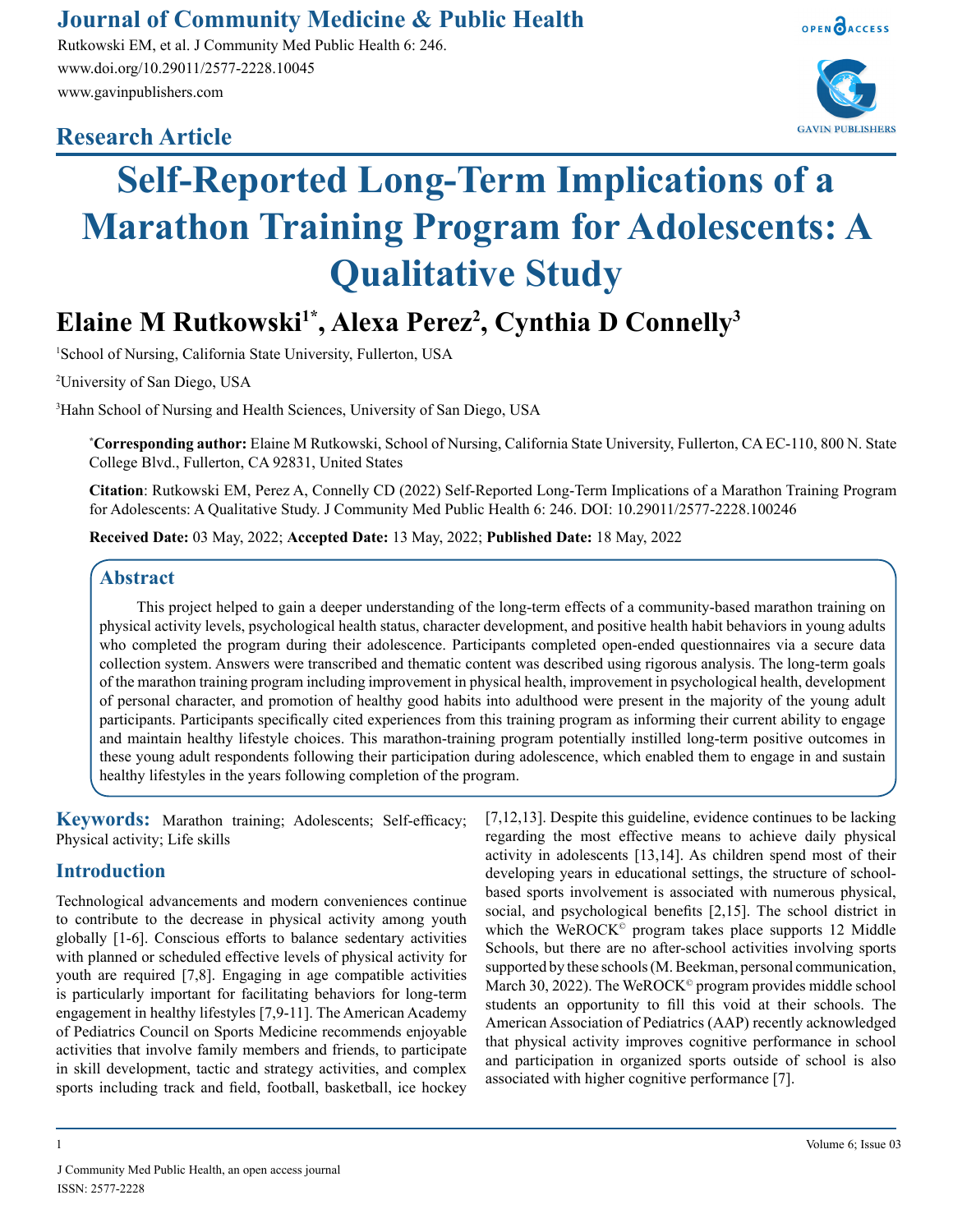Over the last four decades, sport psychology researchers and practitioners have expanded their focus to encompass the psychological development of young athletes for success in both sport and non-sport settings [7,13,16]. Research has described sports as ideal contexts for youth to develop life skills including lessons on winning and losing, teamwork, conflict resolution as all are highly relevant off the "field" [17]. The notion of programs that increase self-efficacy is argued to be an important factor in adolescent physical activity [8,18] as it enables participants to envision they can do more than they have previously demonstrated [19]. Bandura's theory identifies self-efficacy as the mechanism that determines a person's level of motivation based on how long they will persevere in the face of obstacles [20]. The goals of WeROCK© are configured to support this mechanism (Figure 1). The focus is on the success of overcoming challenges not removing the challenges [21]. According to a recent clinical report from the American Academy of Pediatrics, "Children who feel competent in skills required for their specific organized sport have more fun and are more likely to stay in the sport than those who do not" [7].



Figure 1: WeROCK<sup>©</sup> Program Goals.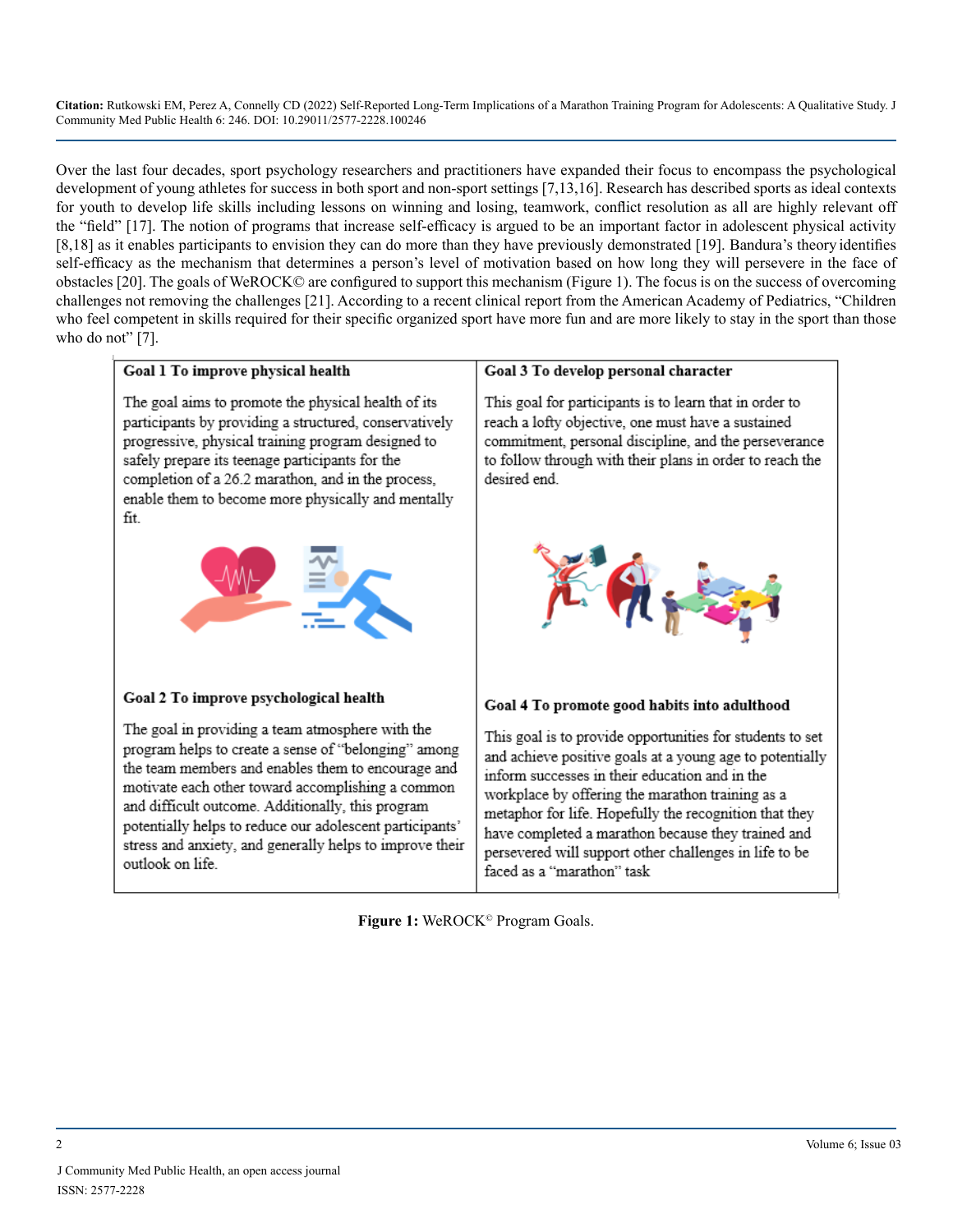Extant research notes the effects of long distance running in this age group [22-24]. The American Academy of Pediatrics (AAP) has offered the position "if children enjoy the activity and are asymptomatic, there is no reason to preclude them from training for and participating in endurance running" [12]. If the idea of training for and participating in a marathon distance event appeals to a certain cohort of adolescents, the availability of this opportunity should be provided to them [23].

The WeROCK<sup>®</sup> program was developed by past coaches of the long-standing Students Run LA program (SRLA) which has 3,200 middle and high school students at 185 public schools and community programs training to run the Los Angeles marathon each year ([www.srla.org](http://www.srla.org)) [25]. As the SRLA program grew in size, they made the decision in 2010 to eliminate schools from outside Los Angeles County. As a result, the WeROCK<sup>®</sup> program was organized to serve the students in Orange County. The foundation for participating in this program is based on the idea of self-efficacy. Students begin by setting the goal to finish a marathon without any focus on how long this may take; as stated earlier, there is no competitive focus. The incremental changes in the weekly milage, enable the runners to believe they have the capacity to progress (positive self-efficacy) as these changes in distances are viewed as manageable by the runners ([https//www.werunockids.org](https://werunockids.org/)). The marathon-training program in our study encourages youth to adjust their goals when their expectations are unmet. There is no negative feedback used by coaches to incentivize the adolescents to "improve" their pace or length of time to finish a race.

The authors' investigation of the effects of the WeROCK© program informs the literature "gap" identified by the AAP which states "Although there is little research on organized sports in

schools, given this association [physical activity improving cognitive ability], it may be prudent for schools to explore organized sports for students, whether in school or in school-sport organization partnerships" [7]. The purpose of this study was to gain a deeper understanding of the potential benefits and longterm effects of a marathon training program's goals on physical activity, psychological health, character development, and positive health habit behaviors in young adults who completed the program during their adolescence.

#### **Methods**

#### **Design**

This was a qualitative study to understand the potential benefits of an after-school marathon-training program. Individual online questionnaires (Figures 2 and 3) were used to elicit the lived experience of young adults who participated in the WeROCK© program which met at 5 public middle schools in Orange County, California. Questionnaires were completed by the participants from January 2021 through March 2021. The primary investigator (E.R.) constructed the two online questionnaires and participants accessed them through a REDcap© data system [26]. The online survey consisted of demographics and two open-ended questionnaires, which included topics relating to the impact on life as a result of participating in the program; reasons for joining; injuries; positive memories, among other pertinent topics. All study procedures, including protocols for recruiting participants and obtaining informed consent, were reviewed and approved by the university institutional review board for the protection of human subjects before study initiation (HSR-20-21-97). Participants gave informed consent at the time data collection forms were accessed.

| Q1. When did you participate in WeROCK©?                                          |
|-----------------------------------------------------------------------------------|
| Q2. Why did you join the WeROCK© program?                                         |
| O3. Which distance did you finish on "Race Day"?                                  |
| Q4. Did you suffer any injuries due to running while you participated in WeROCK©? |
| Q5. Type of injury                                                                |
| O6. Result of injury                                                              |
| $\sim$ $\sim$ $\sim$ $\sim$ $\sim$ $\sim$ $\sim$                                  |

#### **Figure 2:** Questionnaire: "My Story".

| Q1. How many running races have you done since you left WeROCK©?                                                                                                                                            |
|-------------------------------------------------------------------------------------------------------------------------------------------------------------------------------------------------------------|
| O2. Do you run recreationally or for exercise?                                                                                                                                                              |
| Q3. If, "no", what do you do for exercise in your current life?                                                                                                                                             |
| O4. What are the best memories you have of WeROCK©?                                                                                                                                                         |
| Q5. What are the worst memories you have of WeROCK©?                                                                                                                                                        |
| Q6. Have you ever thought about the WeROCK© experience and made any connections to something you have done that has nothing to do with<br>running that may have been "informed" by your WeROCK© experience? |
| Q7. If yes, please describe                                                                                                                                                                                 |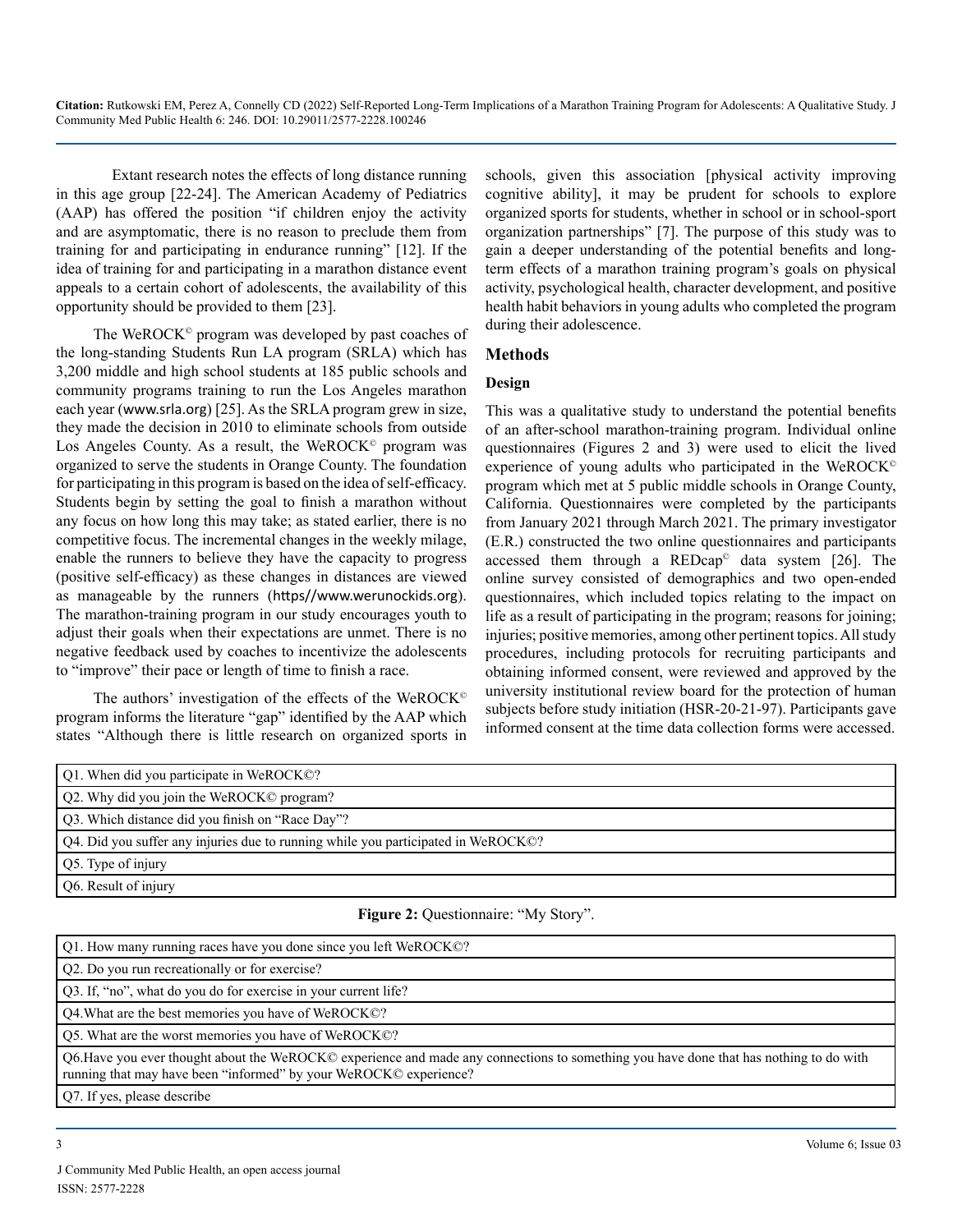| Q8. Did your participation in WeROCK© make a difference in your life? |
|-----------------------------------------------------------------------|
| Q9. If yes, please describe.                                          |

Figure 3: Questionnaire: "Post WeROCK<sup>®</sup>".

#### **Population/Setting**

Outreach for participation was to past participants of WeROCK©, an after-school marathon training program in Orange County, CA, and included all adolescent participants born between 1995 and December 2002. All recruited participants engaged in this program during middle school. There were no high school WeROCK© participants in this study.

#### **Recruitment**

The sampling was purposive; potential participants were identified using original WeROCK<sup>®</sup> participation registration documents between 2001 and 2020 (N=1,277); 283 met eligibility criteria: 18 years or older; participated in WeROCK<sup>®</sup> during middle or high school; and able to read and write in English. Email invitations were sent, and 83 were returned to the PI as "inactive email accounts." Of the 203 who had active emails, 112 eligible respondents responded "they had interest" in "learning more" about this study. The REDcap<sup>©</sup> data system automatically sent reminders to the interested respondents to encourage them to enroll. The data collection process was closed when two consecutive weeks yielded no additional participants. Fifty-four participants provided data for our study (Figure 4).



**Figure 4:** Diagram of Sample Selection.

#### **Data Analysis**

A content analysis was performed independently by two of the investigators (E.R. and A.P.) to identify emerging themes and begin the coding process. The responses to the online questionnaires were downloaded from REDcap<sup>®</sup> into Microsoft Excel (2010) for analysis. Sections of the participant's answers to the questionnaires were assigned codes based on questions from the interview or common themes. These included phrases from participants or particular words. After highlighting key concepts and words from each interview, they identified the primary themes, which showed congruence between the investigators. These themes were coded, and six main themes emerged from the responses: Family/Peer Support, Weight Control/Fitness, Positive Memories, Memories of Challenges/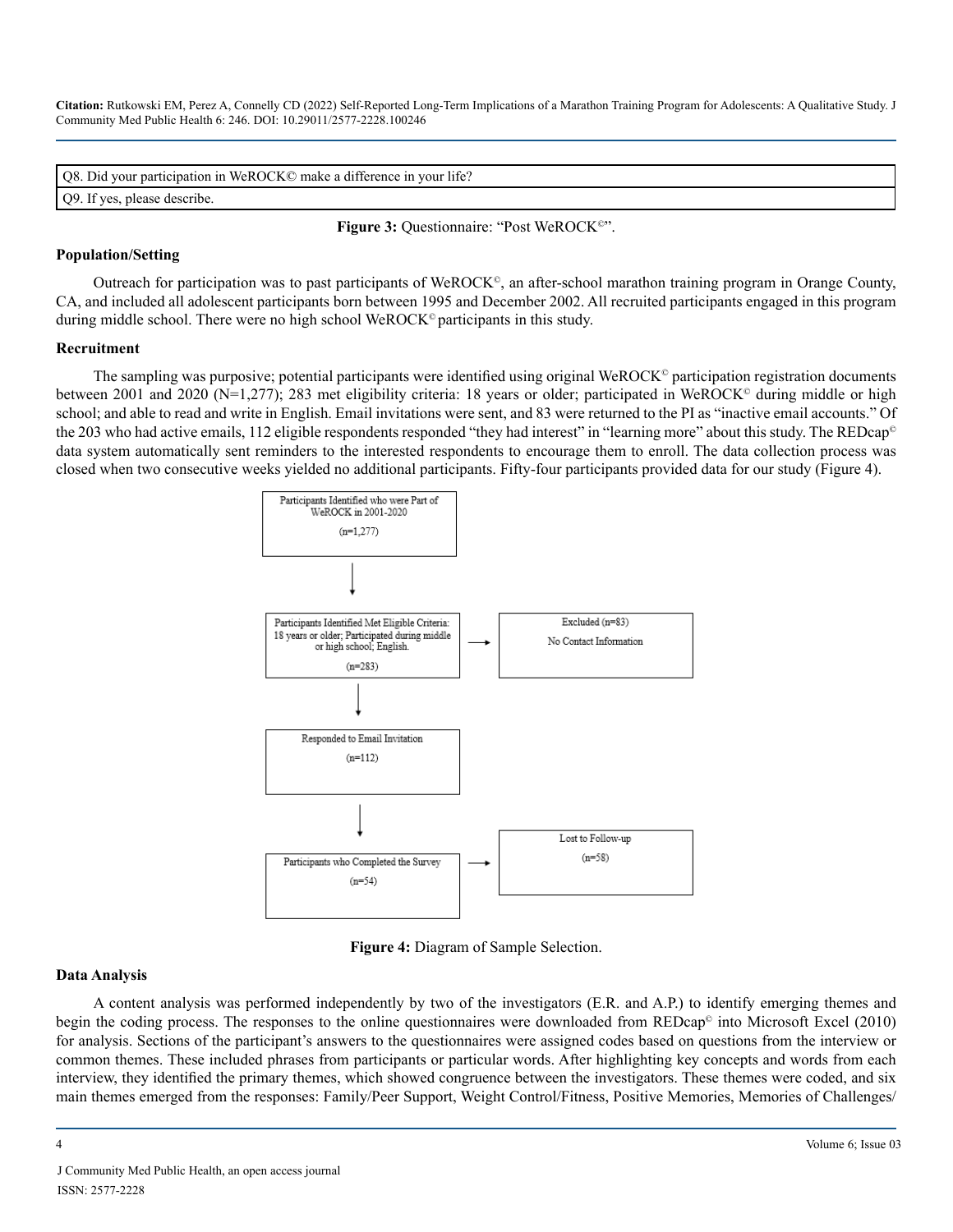Difficulties, Influence on Life Decisions, and Long-lasting Effects of the Program.

#### **Results**

#### **Demographics**

Respondents ranged in age from 18-26; 56% males, 46% females, and one identifying as nonbinary; 3 were married, none had children, 66% reside in California, and 1 reported living outside of the United States; 54% were part of the program for one year. The majority had pursued education beyond high school with 83% having reported health status as "excellent" or "very good,"16 % "good" or "fair," no one reported "poor." Approximately half of the participants reported that they continue to run "regularly" for "exercise" with the other half noting that they exercise regularly in non-running activities. The complete description demographics are listed in Table 1.

|                                                         | <b>Total</b>   |               |
|---------------------------------------------------------|----------------|---------------|
| Characteristic                                          | $\mathbf n$    | $\frac{0}{0}$ |
| Age                                                     |                |               |
| $\geq$ 21 years                                         | 39             | 72.2          |
| $<$ 21 years                                            | 15             | 27.8          |
| Gender                                                  |                |               |
| Male                                                    | 29             | 53.7          |
| Female                                                  | 24             | 44.4          |
| Nonbinary                                               | $\mathbf{1}$   | 1.9           |
| BMI, $kg/m2$                                            |                |               |
| Underweight                                             | $\overline{2}$ | 3.8           |
| Normal weight                                           | 32             | 61.5          |
| Overweight                                              | 18             | 34.6          |
| <b>Current Residence</b>                                |                |               |
| In-State: CA                                            | 36             | 66.7          |
| Out-of-State: CO, DC, FL, HI,<br>ID, MI, ND, PA, TX, UT | 17             | 31.5          |
| International: JAPAN                                    | $\mathbf{1}$   | 1.9           |
| <b>Education</b>                                        |                |               |
| Less than High School                                   | $\mathbf{1}$   | 1.9           |
| High School degree                                      | 18             | 33.3          |
| Some college or trade ed                                | 11             | 20.4          |
| Associate degree                                        | 5              | 9.3           |
| Bachelor's degree                                       | 16             | 29.6          |

| Master's degree                        | 3            | 5.6           |
|----------------------------------------|--------------|---------------|
| Occupation                             |              |               |
| Human services, medical                | 13           | 26.0          |
| Non-medical, licensed<br>professionals | 9            | 18.0          |
| Human communications                   | 10           | 20.0          |
| Student                                | 18           | 36.0          |
| <b>Last Educational Institution</b>    |              |               |
| High School                            | 8            | 14.8          |
| <b>Community College</b>               | 9            | 16.7          |
| <b>State University</b>                | 22           | 40.7          |
| Private University                     | 15           | 27.8          |
| <b>Marital Status</b>                  |              |               |
| Married                                | 3            | 5.8           |
| Single                                 | 49           | 94.2          |
|                                        | <b>Total</b> |               |
| Characteristic                         | n            | $\frac{0}{0}$ |
| No. of Children <sup>b</sup>           |              |               |
| None                                   | 53           | 100.0         |
| <b>Health Status</b>                   |              |               |
| Poor                                   | 10           | 35.8          |
| Fair                                   | 25           | 47.2          |
| Good                                   | 6            | 11.3          |
| Excellent                              | 3            | 5.7           |
| <b>Chronic Illnesses</b>               |              |               |
| Yes                                    | 7            | 14.9          |
| No                                     | 40           | 85.1          |
| <b>Reg Med</b>                         |              |               |
| Yes                                    | 16           | 28.1          |
| No                                     | 41           | 71.9          |
| <b>As Needed Meds</b>                  |              |               |
| Yes                                    | 26           | 45.6          |
| No                                     | 31           | 54.4          |
| No. MD visits previous year            |              |               |
| 0 visits                               | $10\,$       | 20.0          |
|                                        |              |               |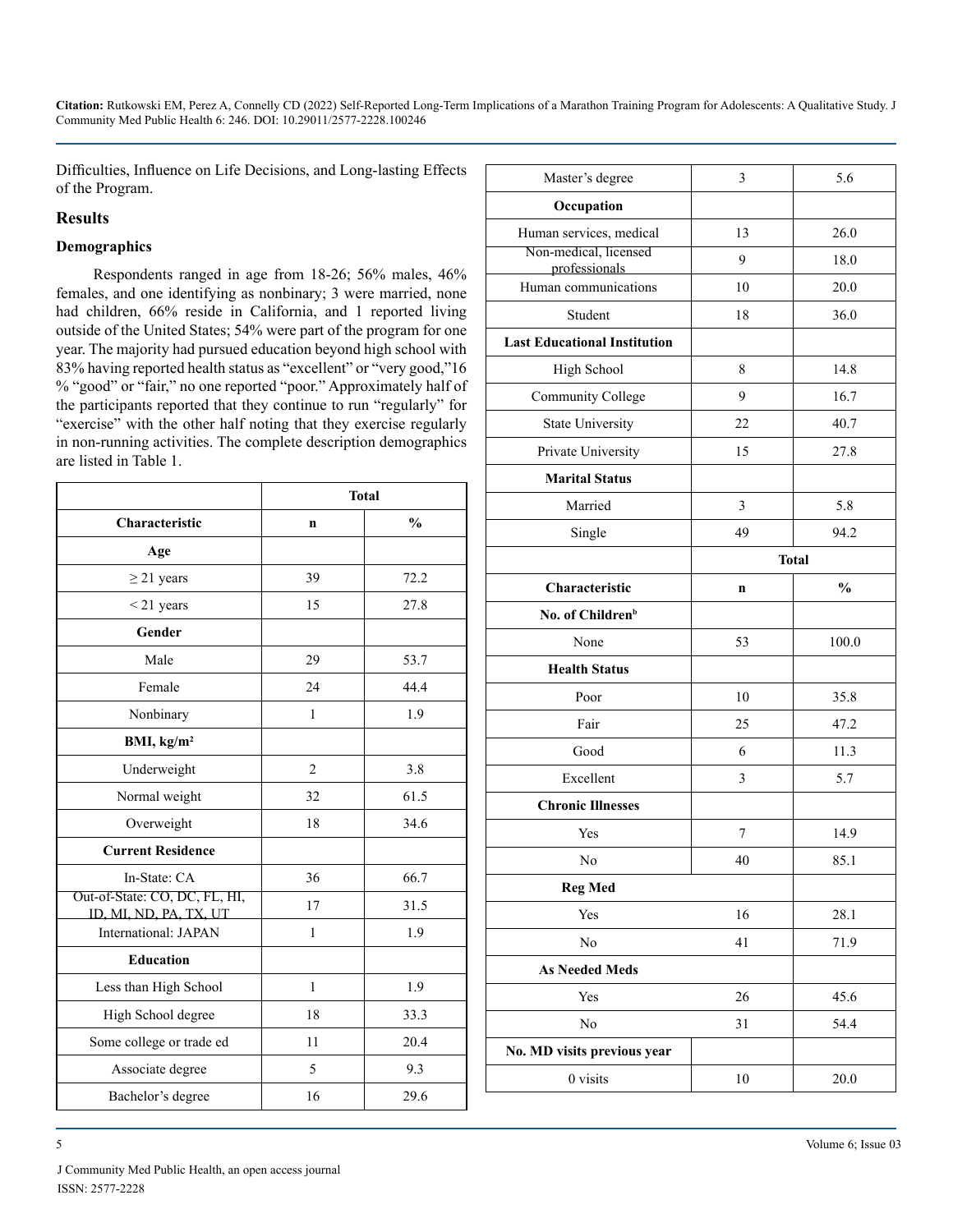| 1 visit                                                      | 23    | 46.0          |
|--------------------------------------------------------------|-------|---------------|
| 2 visits                                                     | 12    | 24.0          |
| 3 visits                                                     | 3     | 6.0           |
| 4 or more visits                                             | 2     | 4.0           |
| No. DMD visits previous year                                 |       |               |
| 0 visits                                                     | 9     | 18.0          |
| 1 visit                                                      | 21    | 42.0          |
| 2 visits                                                     | 17    | 34.0          |
| 3 visits                                                     | 3     | 6.0           |
| No. other practitioners visits<br>previous year <sup>c</sup> |       |               |
| 0 visits                                                     | 31    | 54.4          |
| 1 visit                                                      | 24    | 42.1          |
| 2 visits                                                     | 2     | 3.5           |
| No. of social encounters, week                               |       |               |
| 0-4 encounters                                               | 29    | 55.8          |
| 5-10 encounters                                              | 17    | 32.7          |
| $10+$ encounters                                             | 6     | 11.5          |
| Characteristic                                               | n     | $\frac{0}{0}$ |
| No. of religious activities                                  |       |               |
| Never                                                        | 22    | 41.5          |
| 1-2 times per year                                           | 9     | 17.0          |
| 1-2 times per week                                           | 21    | 39.6          |
| 3-4 times per week                                           | 1     | 1.9           |
|                                                              | M     | <b>SD</b>     |
| Age, years                                                   | 21.67 | 2.06          |
| Characteristic                                               | M     | <b>SD</b>     |
| Height, m                                                    | 1.73  | 0.10          |
| Weight, kg                                                   | 71.60 | 13.66         |
| BMI, kg/m <sup>2</sup>                                       | 23.79 | 4.10          |
| No. jobs previous 5 years                                    | 2.96  | 1.60          |
| No. MD visits previous year                                  | 1.40  | 1.54          |
| No. DMD visits previous year                                 | 1.28  | 0.83          |
| No. other practitioners visits<br>previous year              | 0.49  | 0.57          |

**Note:** DMD: Dentist Medical Doctor; MD: Medical Doctor; MET: Metabolic Equivalents; NGSE-8: New General Self-Efficacy Scale (8-items); NP: Number of Participants; m NR: Number of Responses; POTS: Postural Tachycardia Syndrome; SWPS: Salutogenic Wellness Promotion Scale. a Fisher's Exact Test, unless otherwise specified. <sup>b</sup>None of the participants report having children. <sup>c</sup>Visits to other practitioners includes chiropractors, acupuncture, and mental health visits.

**Table 1:** Demographics.

#### **Thematic Findings**

#### **Family/Peer Support**

Participants described reasons why they chose to join a marathon-training program. The most common reasons were due to the influence of family members (31%) and the desire to find comradery with peers (26%). Some mentioned older siblings who participated in the program "My brother was in the Student's Run LA (SRLA) program when he was in 8th grade, and I wanted to try it." Another said, "My brother did it so my sister and I were signed up." Another reported, "I wanted to be with my friends who had joined the program; I loved the program and what I achieved."

#### **Weight Control/Fitness**

Reasons for joining this marathon-training program were to improve health and fitness (15%). One responded, "I was very out of shape physically and needed a sport to partake in. Another stated, "I was overweight; my sister did SRLA (Students Run Los Angeles) and lost weight; I thought I would try it."

Other questions related to participants' choice of running distance and injuries incurred. Many participants (98%) responded the longest race completed was the "Race Day" marathon. Twelve participants (22%) reported they experienced injuries while being part of the program such as knees, feet and ankle inflammation (50%); four participants reported sprains and fractures; two responded, "(I) stopped running and never resumed as I graduated".

Regarding post WeROCK © activities, 77% had completed a running event in the years after the program's completion. Thirtyfour percent participated in "1 to 10" races, 19% had taken part in "many races." Approximately (58%) include running as a form of "regular exercise," while 40% stated they engage in "exercise such as cardio, weightlifting, outdoor activities, and gym memberships."

#### **Positive Memories**

When asked about their best memories of the program, 81% responded with the word "comradery." One participant offered "I had great teams each year; loved being able to bond with them all." Another added "Accomplishing something with a group and creating friendships. I learned a lot about myself and how I dealt with certain situations. WeROCK © provided me with social and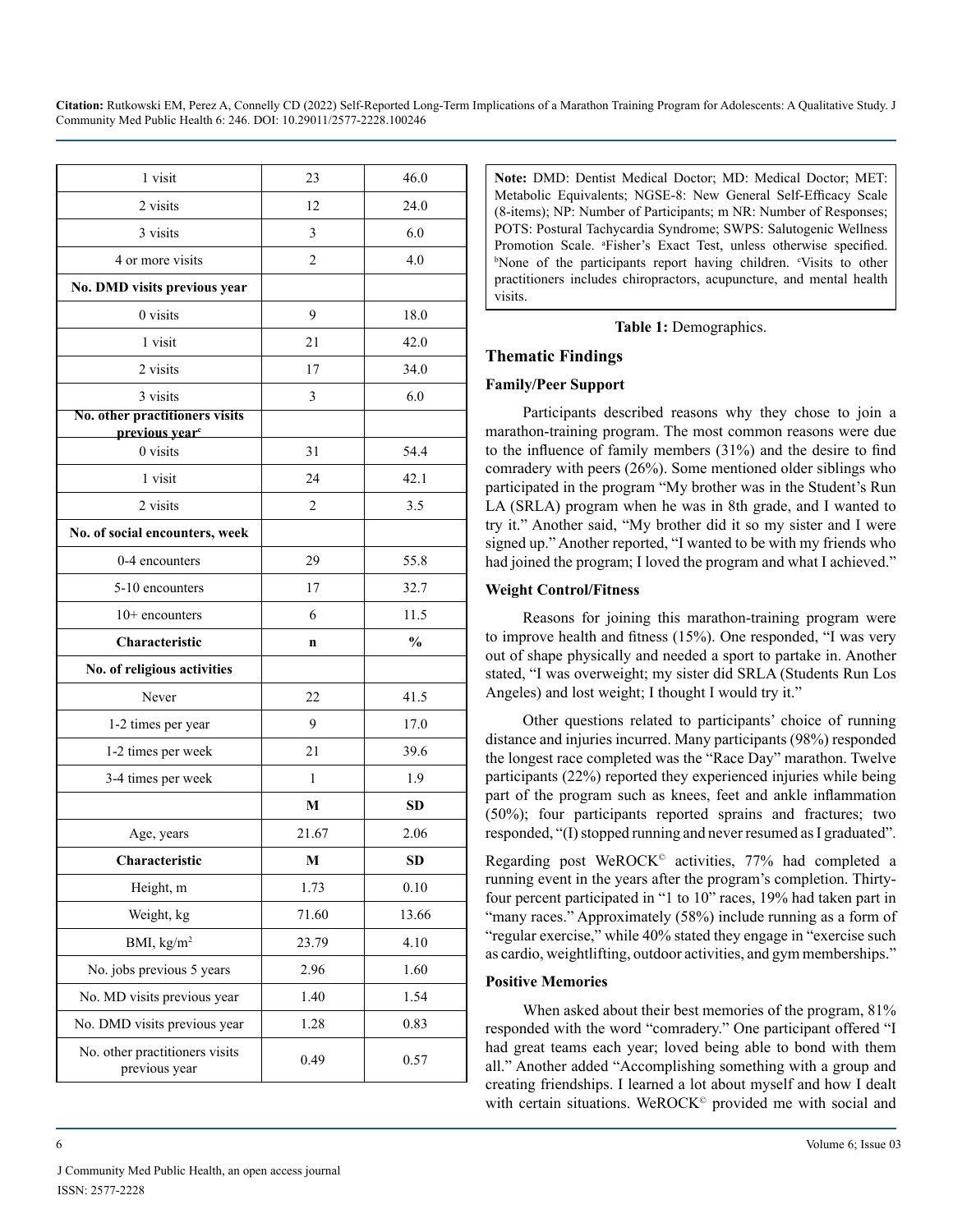personal clarity." The feeling of "being able to cross the finish line with their friends," was a positive memory.

Participants vividly recalled completing their marathon. One stated "Crossing my very first marathon finish line is a memory that will stay with me forever." Many stated that completing a marathon at such a young age, was "a huge influence on their lives" particularly when they "faced hard times." One participant stated:

Since I was so young when I went through the program and it laid a good foundation for a lot of important life lessons…I can do anything that I set my mind to. I can push past my limits and set new ones.

#### **Memories of Challenges/Difficulties**

Questions about any negative memories or challenges were included. Participants (21%) stated they don't recall any bad memories during their participation in the program, while some (13%) recalled mental and physical struggles of completing long and tough practices.

Despite participants reporting these "difficulties" some qualified their responses: "When I first started, getting used to the workouts was very tough. I struggled during my first half-marathon and thought of dropping out." A second runner added:

WeROCK<sup>©</sup> enforced an incredible mentality that helped me make better decisions in other areas of my life. Taught me not to overthink my goals, pace myself, and focus on the individual steps towards the end.

Difficulties reported by participants included "pain" and injuries (42%). Primarily the "pain" was that felt after completing the culminating marathon. Some of the comments included "Probably just the temporary pain of actually going through some of the longer runs," and "Feeling sick when I was exhausted, but still pushing myself."

Some participants used the metaphor "hitting-the wall" (9%). This term is used to describe "the sudden onset of debilitating fatigue that can occur late in the race" [27]. Some comments were, "Hitting the wall during marathons at around mile 17-20 and everything just hurt, and I was alone. It was quite the mental challenge but I finished."

#### **Influence on Life Decisions**

Participants reflected the ways this marathon training program had influenced any decision in their lives not related to running. Two-thirds responded their experience in marathon training had a direct influence on their non-running activities. Primarily overcoming difficulties (36%), linked to their experience of completing a marathon, enabled them to feel capable of "conquering problems and succeeding during difficult times."

Runners shared "remembering all the physical and mental strength needed during a race, gave them the self-confidence to face any obstacle in life."

#### One runner stated:

The program teaches students how to train for and complete a marathon and it instills valuable life-skills that participants use long after crossing the finish line. The dedication, commitment, perseverance, grit, and follow-through required to run a marathon cannot be taught in a classroom.

Accomplishing goals (18%) is another reflection. One participant stated, "In general, I feel I am able to accomplish anything, and although I wasn't able to complete the program given my last-minute injury, I did run up to 22 miles, which in comparison to schoolwork, applications, or other things that seem daunting, is much more challenging. I know that since I was able to run a great distance as an 8th grader, I can surely finish some busy work I've been procrastinating as an adult."

Additional comments included the memory that finishing the marathon has had major implications on their young adult lives. For example, faced with work or school issues, they have been able to apply their training "tools": taking time to prepare, focusing on one task at a time; working on a goal and not giving up when things become difficult. As one runner shared:

Thinking of big life goals such as going to college as a marathon and breaking it up to smaller goals to make it more achievable. Learning the importance of preparation." Another shared: "I decided to take on a PhD instead of a Master's because I thought of myself as one who would do well to take the "a marathon is not a sprint" approach to academia.

Additional influences in participants' lives were their improvement in their mental and physical strength (24%). This included being aware of what one's body is capable of doing, and knowing one's limitations. Comments related to this topic included, "I was able to complete my education at the United States Air Force Academy. WeROCK© gave me the mental toughness to successfully graduate from the Academy…I knew I could accomplish it because of the physical tasks learned in WeROCK©."

#### **Effects of Program**

Finally, a question focused on the positive or negative impact of the WeROCK© program on the participants' lives was included. The majority of participants (96%) stated being part of WeROCK<sup>©</sup> had a positive impact in different aspect of their lives. The most common response (59%) was "self-improvement." This area of response incorporated the mental and physical strength participants developed during their training and now apply to their day-to-day activities.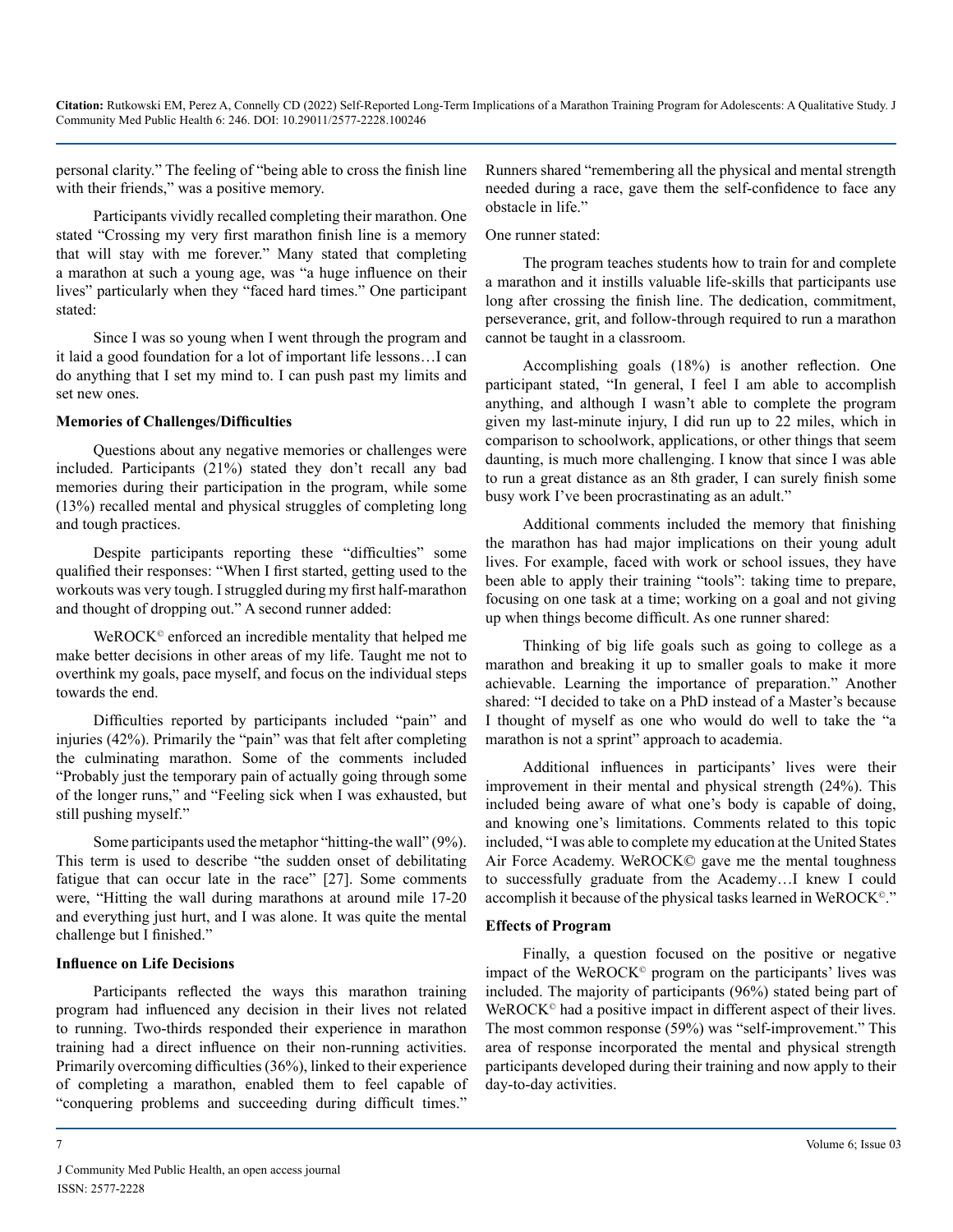#### One participant stated:

Through my participation in WeROCK©, I believe I can do anything I can set my mind to, both physically and mentally. I currently participate in triathlons and have my experience from WeROCK $<sup>°</sup>$  to thank for getting me into this sport. I am thankful</sup> to have a huge appreciation for movement, setting big goals, achieving goals alongside others, and having the confidence and mental ability to do so because of WeROCK©.

#### Another runner said:

 $W$ eROC $K^{\circ}$  has absolutely made a difference in my life by making me a stronger person, who is more conscious about my health. I believe WeROCK<sup>®</sup> has made me realize how far I can push myself beyond perceived barriers.

Other participants' comments included the importance of "self-confidence, setting goals, and accomplishing those goals." They included responses regarding, "being able to strive for something better and never let self-doubt stop them from achieving their goals and dreams." Physical health and fitness related comments were also predominant in this category. Participants commented they "learned the importance of being healthy" and "to incorporate exercise in their daily lives." They mentioned "other sports that require physical endurance," and credited this program with their success in these activities. Twenty percent of the participants also stated that learning about the positive effects of running was the most influential thing about being in the program. They continue to run and feel the positive impact this sport has on their body and mind. Running has also been "an outlet for their emotions" and "a way to manage and overcome stressful situations and feelings." Several stated "they have continued to run after completing the program" and "have developed a passion and love for the sport of running."

"Comradery," was (12%) a significant influence that marathon training has made in their lives. The support system of friends developed during the program has endured over time and made a difference in their personal development. One runner shared:

Before WeROCK©, I was very insecure and self-conscious. I was nervous that when I joined, that I wouldn't fit into the group... However, all those doubts went away immediately, because what I loved about the team is that everyone has each other's backs. I always felt supported and encouraged.

The importance of being part of a team, to learn social skills that are useful throughout the years following WeROCK©, being able to work as a team to achieve common goals, and support each other in difficult times, are important lesson participants said were learned while in the program. One participant commented, "100%, I would have a different support system if it wasn't for my friends I met in the program. I also think it made me realize my love for

physical challenges and pushing myself to a limit."

An additional comment shared:

Long distance running completely changed who I am, and I can't imagine my life without it. Marathons are not just for Olympians or extreme athletes; they are for those with enough drive and passion to fuel them across the finish line; for those who want to see how far they can push themselves, and for those who need to know they can achieve the impossible.

#### **Discussion**

The methodology selected for this study was in response to a recent publication noting much of the evaluation of school-based running programs has been done utilizing quantitative methods, yet "qualitative research is recognized as an important tool for exploring the contextual, social, and cultural aspects believed to influence the long-term effectiveness of health-based interventions and are not as easily illuminated using a quantitative methodology" [28].

The responses presented from this study reflect the perceived beneficial outcomes from a marathon-training program on significant areas of the participants' lives. Improvement in physical activity was achieved by most participants as they reported they had learned and applied the knowledge gained during their experiences regarding the importance of exercise and healthy living in their daily lives. Targeting children's patterns of physical activity is especially important given the argument that physical activity in childhood serves as the foundation for a lifetime of regular physical activity [7,29]. Multiple comments reflected the adolescents experienced weight control challenges and the need to engage in exercise to mitigate this health obstacle.

According to Blankson and Brenner, training for distance running in prepubescent athletes is optimal when other friends of the same age are participating and who have parents offering support and not pushing their own agendas [22]. The reflections about the influence of family members, parents, and siblings in the decision to join the training program is consistent with other research that identified that sibling relationships may have an important influence on a child's participation and achievement in sport [30].

The American Academy of Pediatrics' reports "Sports have been inversely associated with depression in athletes, and fewer depressive symptoms and higher confidence and competence are some of the most commonly associated positive outcomes of participation" [7]. The data from our study reflects positive outcomes on participants' psychological health. According to the participants, the perceived mental strength developed while facing challenges during difficult race conditions, long runs, and regular training sessions informed their adult lives in a positive manner.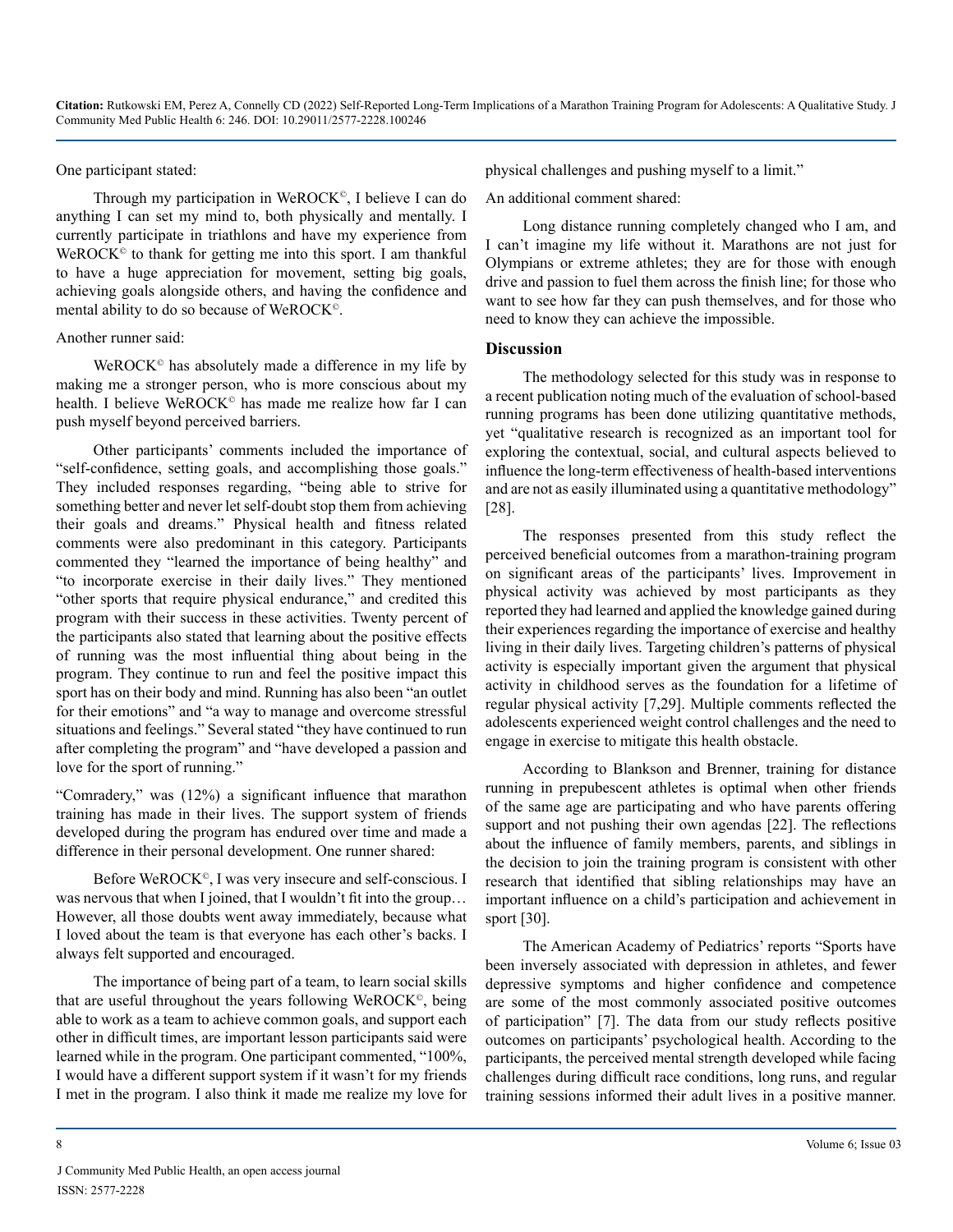They are now able to face challenges in demanding situations at work or in their personal lives without being overwhelmed by stress. They can focus on their goals and overcome the barriers with more maturity and self-confidence. This aligns with the pediatric literature which notes, "the sporting environment is rich in feedback and instruction and is highly goal oriented, all of which may further the development of self-regulatory life skills" [7]. Completion of a full marathon, has provided a point of reference for life's decisions and influences these participant's capacity to accomplish difficult goals. They continue to reference their marathon training experiences with significant achievements (i.e. one finished a rigorous education at one of the military academies and another chose to pursue a doctoral degree rather than a Master's degree). These findings reflect the AAP's assertion that effective time management skills are essential to balance both sport and school commitments and athletes tend to be goal and problem focused which carries over into the educational realm and associates positively with plans to attend college [7].

The positive reflections by the respondents between the marathon training and their subsequent successes in other life activities has been recognized in other studies. The work of Goran, et al. found "physical activity patterns have been empirically linked to psychological-level characteristics such as attitudes or enjoyment of the physical activity, motivation to exercise, perceived barriers, perceived benefits of exercise, health beliefs, personal control, and particularly, self-efficacy, or the confidence to engage in a particular behavior" (p. S21) [29]. Our findings include descriptions of these psychological characteristics to be present in the study's participants who are currently young adults.

Another potential outcome is that participants noted they were able to build healthy life skills. Effective sport-based life skills programs use goals to develop life skills (i.e. goal setting and positive thinking) for enhancing the transfer of life skills to other life domains [31]. The friendships developed during this time, helped the participants learn about working together with others towards a goal, and being respectful and supportive of their friends and teammates. Participants acknowledged the importance of being able to offer support (emotional and physical) with one another while confronting difficulties, as well as the joy of celebrating their mutual achievements.

Finally, participants acknowledged that their marathontraining helped them to continue to follow healthy behavior habits into adulthood. Research supports findings that children who are active in sports are more likely to be physically active as adults when compared to children who do not participate in physical activities through sport [14]. Physical activity and the self-efficacy beliefs about the ability to perform physical activity among adults is directly correlated to the levels of physical activity and the selfefficacy developed during childhood [19]. Most of our participants

have maintained regular running activities and continue to engage in activities focused on maintaining their physical health including going to the gym, walking, and practicing meditation. These young adults noted a gain in social skills for achieving personal and professional opportunities as adults described in the work of Hodge, et al. [30].

The findings of this study will allow nurses who practice in middle school settings to appreciate the value of organized, noncompetitive, community-based sports for students. As children spend most of their developing years in educational settings, it follows that compatible activities are particularly important for facilitating behaviors for long-term engagement in healthy lifestyles [9]. As noted earlier, despite the benefit to students, many primary and middle schools, offer no sporting opportunities for physical activity outside of the structure of required Physical Education (PE) classes. Additionally, The AAP advocates for community-based sports programs as a means for "development of life skills, defined as skills that are required to deal with the demands and challenges of everyday life which is reflected by athletes from these programs relating learning experiences related to self-knowledge and emotional regulation, taking initiative, goal setting, applying effort, respect, teamwork, and leadership" [7]. Programs such as the non-competitive WeROCK<sup>®</sup> running program, can be a healthy alternative to the "sports burnout" often experienced by youngsters who are exposed to coaches and parents with expectations of "winning" results accompanied by stressful training for new skills acquisition [7].

#### **Limitations**

The findings of this study must be considered in the context of the study's limitations. The authors acknowledge that the sample may have bias as to those who responded. There may have been a response from those WeROCK<sup>®</sup> participants who found the program to be positive and a lack of respondents who did not have positive experiences. Also, as a result of the time lag between participants completion of the WeROCK<sup>®</sup> program and their responses to the questions presented, the authors acknowledged limitations that recollections of experiences may be affected. Another limitation is that the original plan for the study was to conduct focus groups or personal interviews, which were curtailed based upon COVID-19 protocols. The Post WeROCK questions were adapted from a focus group script. As such, written responses did not allow the researchers to follow conventional qualitative process consistent with qualitative interviews, which allows the researcher to control the script [32]. As investigators, we believe that such follow-up questioning often results in more depth of data and therefore a deeper level of inquiry to support the study's data collection. Although there was adequate sampling to reach saturation, lack of current contact information for eligible participants limited the opportunity to recruit and enroll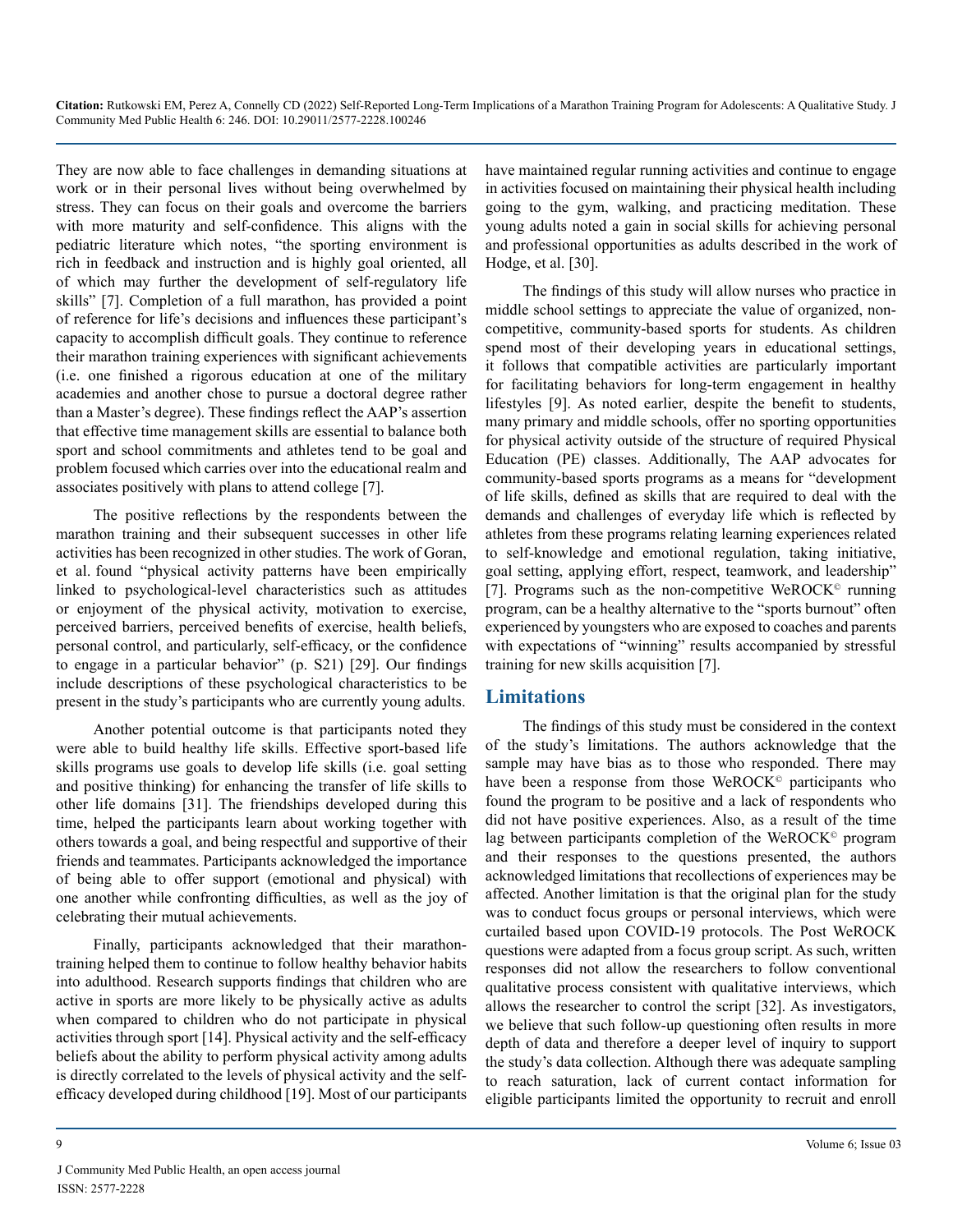a larger sample. Despite these limitations, our findings provide participant perspectives on the long-term effects of this marathon training program and its perceived value on physical activity, psychological health, character development, and positive health habit behaviors in young adults who completed the program during their adolescence [33,34].

#### **Recommendations for Future Research**

There is very little information in the literature regarding the benefits of organized running programs for physical activity with children and adolescents. The duplication of longitudinal studies with larger samples is greatly needed. The current literature discussing physical activities for this age group is replete with research identifying the issues of screen time and other activities that inform the inactive lifestyles of today's children. The mitigation for the health-related illnesses due to the inactive status of children may be addressed by support from middle school administration for a non-competitive, structured after-school running program. There is no equipment or specific location needed for such a program. Further longitudinal research will be able to strengthen the association between long-term healthy lifestyles and middle school supported physical activities, including those that are focused on running.

#### **Acknowledgement**

The authors are grateful to the WeROCK $<sup>°</sup>$  participants,</sup> parents, coaches, and founder, Andrea Kooiman, for ongoing support and tenacity in assisting with recruitment and for their enthusiasm while participating in our study.

#### **References**

- **1.** [Bassett DR, John D, Conger SA, Fitzhugh EC, Coe DP \(2015\) Trends](https://pubmed.ncbi.nlm.nih.gov/25347913/) [in physical activity and sedentary behaviors of United States youth. J](https://pubmed.ncbi.nlm.nih.gov/25347913/) [Phys Act Health 12: 1102-1111.](https://pubmed.ncbi.nlm.nih.gov/25347913/)
- **2.** [Chaput JP, Willumsen J, Bull F, Chou R, Ekelund U, et al. \(2020\)](https://pubmed.ncbi.nlm.nih.gov/33239009/)  [2020 WHO guidelines on physical activity and sedentary behavior for](https://pubmed.ncbi.nlm.nih.gov/33239009/)  [children and adolescents aged 5-17 years: summary of the evidence.](https://pubmed.ncbi.nlm.nih.gov/33239009/) [Int J Behav Nutr Phys Act 17: 141.](https://pubmed.ncbi.nlm.nih.gov/33239009/)
- **3.** [He K, Kramer E, Houser R, Chomitz V, Hacker K \(2004\) Defining and](https://pubmed.ncbi.nlm.nih.gov/15193571/)  [understanding healthy lifestyles choices for adolescents. J Adolesc](https://pubmed.ncbi.nlm.nih.gov/15193571/)  [Health 35: 26-33.](https://pubmed.ncbi.nlm.nih.gov/15193571/)
- **4.** [Dahlgren A, Sjöblom L, Eke H, Bonn SE, Trolle Lagerros Y \(2021\)](https://pubmed.ncbi.nlm.nih.gov/34242329/)  [Screen time and physical activity in children and adolescents aged](https://pubmed.ncbi.nlm.nih.gov/34242329/)  [10-15 years. PLoS One 16: e0254255.](https://pubmed.ncbi.nlm.nih.gov/34242329/)
- **5.** [Guthold R, Stevens GA, Riley LM, Bull FC \(2020\) Global trends in](https://pubmed.ncbi.nlm.nih.gov/31761562/)  [insufficient physical activity among adolescents: a pooled analysis](https://pubmed.ncbi.nlm.nih.gov/31761562/)  [of 298 population-based surveys with 1.6 million participants. Lancet](https://pubmed.ncbi.nlm.nih.gov/31761562/)  [Child Adolesc Health 4: 23-35.](https://pubmed.ncbi.nlm.nih.gov/31761562/)
- **6.** [Reed P \(2021\) Health and Well-Being Matter. U.S. Department of](file:///C:/Users/phani/Desktop/https/: www.health.gov/news/202112/physical-activity-good-mind-and-body)  [Health and Human Services; Office of Disease Prevention and Health](file:///C:/Users/phani/Desktop/https/: www.health.gov/news/202112/physical-activity-good-mind-and-body)  **Promotion**
- **7.** [Logan K, Cuff S, AAP Council on Sports Medicine and Fitness \(2019\)](https://pubmed.ncbi.nlm.nih.gov/31110166/)  [Organized sports for children, preadolescents, and adolescents.](https://pubmed.ncbi.nlm.nih.gov/31110166/)  [Pediatrics 143: e20190997.](https://pubmed.ncbi.nlm.nih.gov/31110166/)
- **8.** [Rutkowski EM, Connelly CD \(2012\) Self-efficacy and physical activity](https://pubmed.ncbi.nlm.nih.gov/22188272/)  [in adolescent and parent dyads. J Spec Pediatr Nurs 17: 51-57.](https://pubmed.ncbi.nlm.nih.gov/22188272/)
- **9.** [Cardinal BJ, Yan V, Cardinal MK \(2013\) Negative experiences in](https://eric.ed.gov/?id=EJ1013144)  [physical education and sport: How much do they affect physical activity](https://eric.ed.gov/?id=EJ1013144) [participation later in life? Journal of Physical Education, Recreation &](https://eric.ed.gov/?id=EJ1013144)  [Dance 84: 49-53.](https://eric.ed.gov/?id=EJ1013144)
- **10.** [Herbison J, Vierimaa M, Côté J, Martin L \(2019\) The dynamic nature](https://psycnet.apa.org/record/2018-31756-001)  [of connection and its relation to character in youth sport. International](https://psycnet.apa.org/record/2018-31756-001)  [Journal of Sport and Exercise Psychology 17: 568-577.](https://psycnet.apa.org/record/2018-31756-001)
- **11.** [Petitpas A, Van Raalte JL, France T \(2017\) Facilitating positive youth](https://journals.humankinetics.com/view/journals/tsp/31/3/article-p308.xml) [development by fostering collaboration among community-based sport](https://journals.humankinetics.com/view/journals/tsp/31/3/article-p308.xml)  [and physical activity programs. The Sport Psychologist 31: 308-314.](https://journals.humankinetics.com/view/journals/tsp/31/3/article-p308.xml)
- **12.** [American Academy of Pediatrics Committee on Sports Medicine](https://pubmed.ncbi.nlm.nih.gov/2235238/)  [\(AAP\) \(1990\). Risks in distance running for children. Pediatrics 86:](https://pubmed.ncbi.nlm.nih.gov/2235238/)  [799-800.](https://pubmed.ncbi.nlm.nih.gov/2235238/)
- **13.** [Lobelo F, Muth ND, Hanson S, Nemeth BA \(2020\) Physical activity](https://pubmed.ncbi.nlm.nih.gov/32094289/)  [assessment and counseling in pediatric clinical settings. Pediatrics](https://pubmed.ncbi.nlm.nih.gov/32094289/)  [145: e20193992.](https://pubmed.ncbi.nlm.nih.gov/32094289/)
- **14.** [Eime RM, Young JA, Harvey JT, Charity MJ, Payne WR \(2013\)](https://pubmed.ncbi.nlm.nih.gov/23945179/)  [A systematic review of the psychological and social benefits of](https://pubmed.ncbi.nlm.nih.gov/23945179/)  [participation in sport for children and adolescents: informing](https://pubmed.ncbi.nlm.nih.gov/23945179/)  [development of a conceptual model of health through sport. Int J](https://pubmed.ncbi.nlm.nih.gov/23945179/)  [Behav Nutr Phys Act 10: 98.](https://pubmed.ncbi.nlm.nih.gov/23945179/)
- **15.** [Healthy People \(HP\) \(2022\) Adolescent Health. Office of Disease](https://www.healthypeople.gov/2020/topics-objectives/topic/Adolescent-Health)  [Prevention and Health Promotion.](https://www.healthypeople.gov/2020/topics-objectives/topic/Adolescent-Health)
- **16.** [Larson RW \(2000\) Toward a psychology of positive youth development.](https://pubmed.ncbi.nlm.nih.gov/11392861/)  [Am Psychol 55: 170-183.](https://pubmed.ncbi.nlm.nih.gov/11392861/)
- **17.** [Jacobs JM, Wright PM \(2017\) Transfer of life skills in sport-based youth](https://www.tandfonline.com/doi/abs/10.1080/00336297.2017.1348304)  [development programs: a conceptual framework bridging learning to](https://www.tandfonline.com/doi/abs/10.1080/00336297.2017.1348304)  [application. Quest 70: 81-99.](https://www.tandfonline.com/doi/abs/10.1080/00336297.2017.1348304)
- **18.** [Deforche B, Van Dyck D, Verloigne M, DeBourdeaudhuij I \(2010\)](https://pubmed.ncbi.nlm.nih.gov/19818363/)  [Perceived social and physical environmental correlates of physical](https://pubmed.ncbi.nlm.nih.gov/19818363/)  [activity in older adolescents and the moderating effect of self-efficacy.](https://pubmed.ncbi.nlm.nih.gov/19818363/) [Prev Med 50: S24-S29.](https://pubmed.ncbi.nlm.nih.gov/19818363/)
- **19.** [Valois RF, Umstattd MR, Zullig KJ, Paxton RJ \(2008\) Physical activity](https://pubmed.ncbi.nlm.nih.gov/18489465/)  [behaviors and emotional self-efficacy: Is there a relationship for](https://pubmed.ncbi.nlm.nih.gov/18489465/)  [adolescents? J Sch Health 78: 321-327.](https://pubmed.ncbi.nlm.nih.gov/18489465/)
- **20.** [Bandura A \(1989\) Human agency in social cognitive theory. American](https://pubmed.ncbi.nlm.nih.gov/2782727/)  [Psychologist 44: 1175-1184.](https://pubmed.ncbi.nlm.nih.gov/2782727/)
- **21.** [\(2022\) We Run Our Communities' Kids; DBA, We Run Orange County](https://werunockids.org/)  [Kids \(WeROCK©\).](https://werunockids.org/)
- **22.** [Blankson KL, Brenner JS \(2016\) Anticipatory guidance for long](https://journals.healio.com/doi/full/10.3928/00904481-20160210-01)[distance running in young athletes. Pediatric Annals 45: e83-e86.](https://journals.healio.com/doi/full/10.3928/00904481-20160210-01)
- **23.** [Roberts WO \(2007\) Can children and adolescents run marathons?](https://pubmed.ncbi.nlm.nih.gov/17465593/)  [Sports Med 37: 299-301.](https://pubmed.ncbi.nlm.nih.gov/17465593/)
- **24.** [Seth J, Armstrong T \(2013\) Distance running and the elementary-age](https://eric.ed.gov/?id=EJ1013149)  [child. Journal of Physical Education, Recreation & Dance 84: 17-25.](https://eric.ed.gov/?id=EJ1013149)
- **25.** [\(2022\) Students Run LA \(SRLA\).](https://www.srla.org)